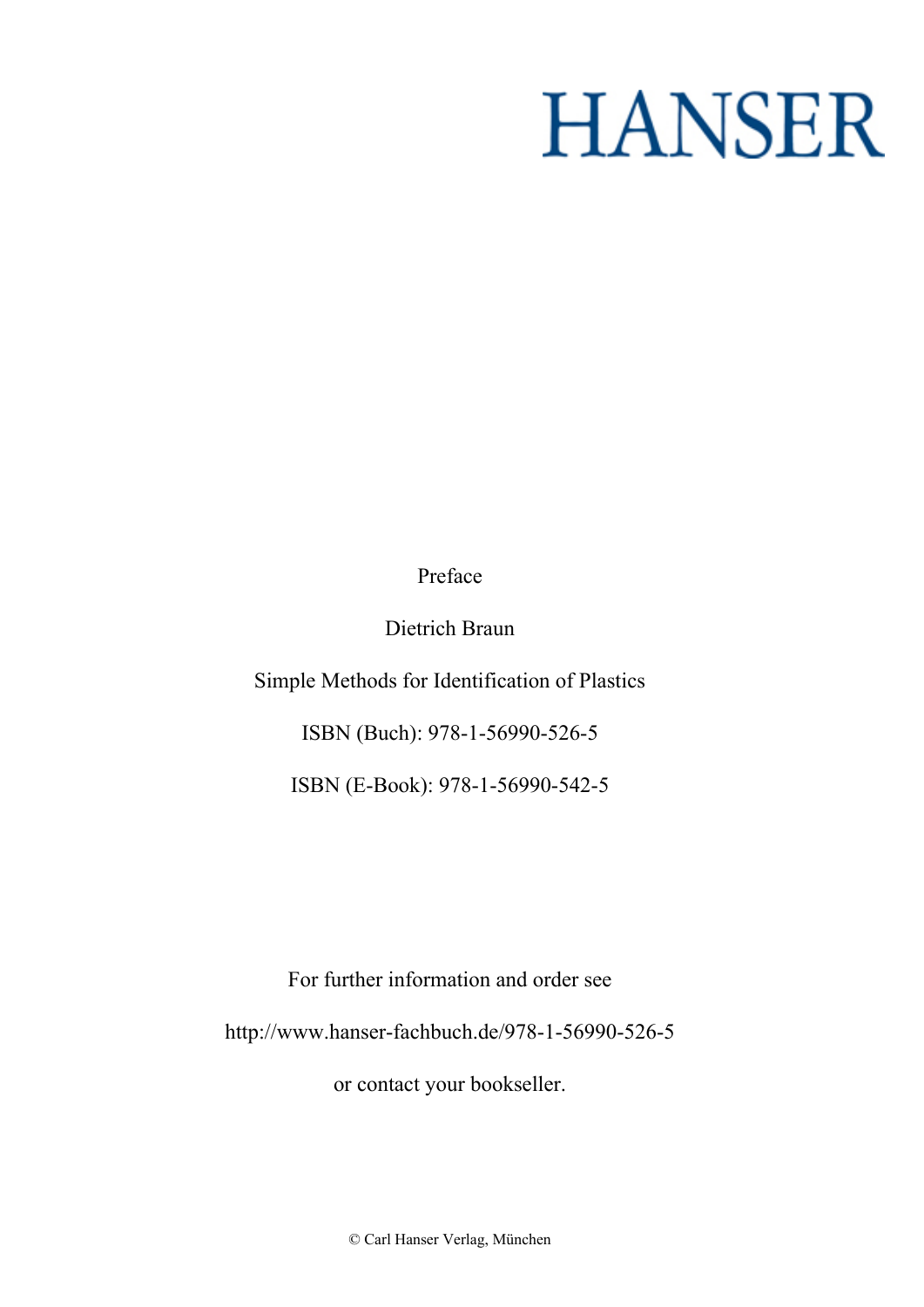## **Preface**

Processors and users of plastics often, for many different reasons, have to determine the chemical nature of a plastics sample. In contrast to plastics producers, however, they lack the specially equipped laboratories and the analytically trained staff for this purpose.

The complete identification of a high-molecular weight organic material is a rather complicated and often expensive problem. For many practical needs it is often sufficient to determine to which class of plastics an unknown sample belongs, for example, to find out whether the material is a polyolefin or a polyamide. To answer such a question, one usually only needs to use simple methods that do not require special chemical expertise.

In this book, now in its fifth edition, the author has compiled a selection of proven procedures which, based on his own experience, will enable the technician, the engineer, and also the technical customer service representative to identify an unknown plastic, e. g., for purposes of quality control or plastics recycling. All described procedures were carried out by the author as well as by students in courses at the German Plastics Institute. Additional experience with these procedures was thus obtained and included in the book. The author welcomes any other comments and suggestions for additions by readers and users of this book.

Clearly one should not expect to obtain sophisticated information from these simple methods. In most cases, one has to be satisfied with the identification of the plastic material, whereas the analysis of sometimes very small amounts of fillers, plasticizers, stabilizers, or other additives is only possible through the use of more advanced physical and chemical methods.